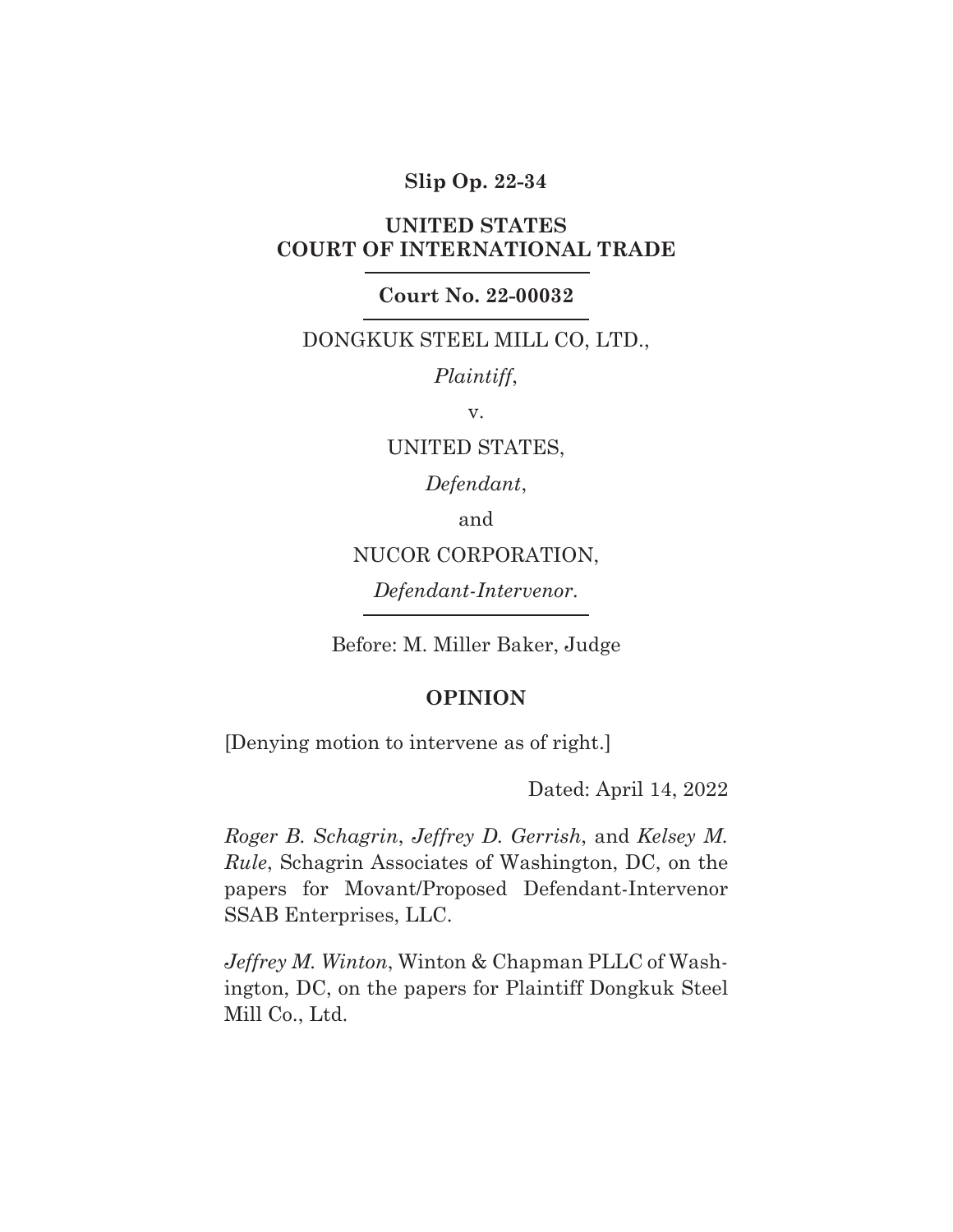*Baker*, Judge: Stephen Hawking is famously reported to have remarked that "[s]howing up is half the battle." That may be, but in litigation *only* showing up risks losing the battle. Here, SSAB Enterprises, LLC, a domestic steel producer, requested that the Department of Commerce open an administrative review of a countervailing duty order but then sat on the sidelines for the ensuing review. At the review's conclusion, respondent Dongkuk Steel Mill Co., Ltd., a Korean steel producer, brought this action to challenge the countervailing duties imposed by Commerce. SSAB now seeks to intervene on the side of the government to defend those duties, arguing that it may do so as of right because it was a party to the administrative proceeding. Commerce's regulations, however, require that a would-be litigant do more than just show up. Because SSAB did not actively participate in the review, the court denies its motion to intervene.

## **I**

Dongkuk sued under section 516A of the Tariff Act of 1930. *See generally* ECF 15.1 SSAB now moves under USCIT R. 24(a) to intervene as of right in support of Defendant. ECF 25. The government consents, while Dongkuk opposes. ECF 31.

By statute, "in a civil action under section 516A of the Tariff Act of 1930, . . . an interested party *who was a party to the proceeding in connection with which the* 

<sup>1</sup> Jurisdiction rests on 28 U.S.C. § 1581(c).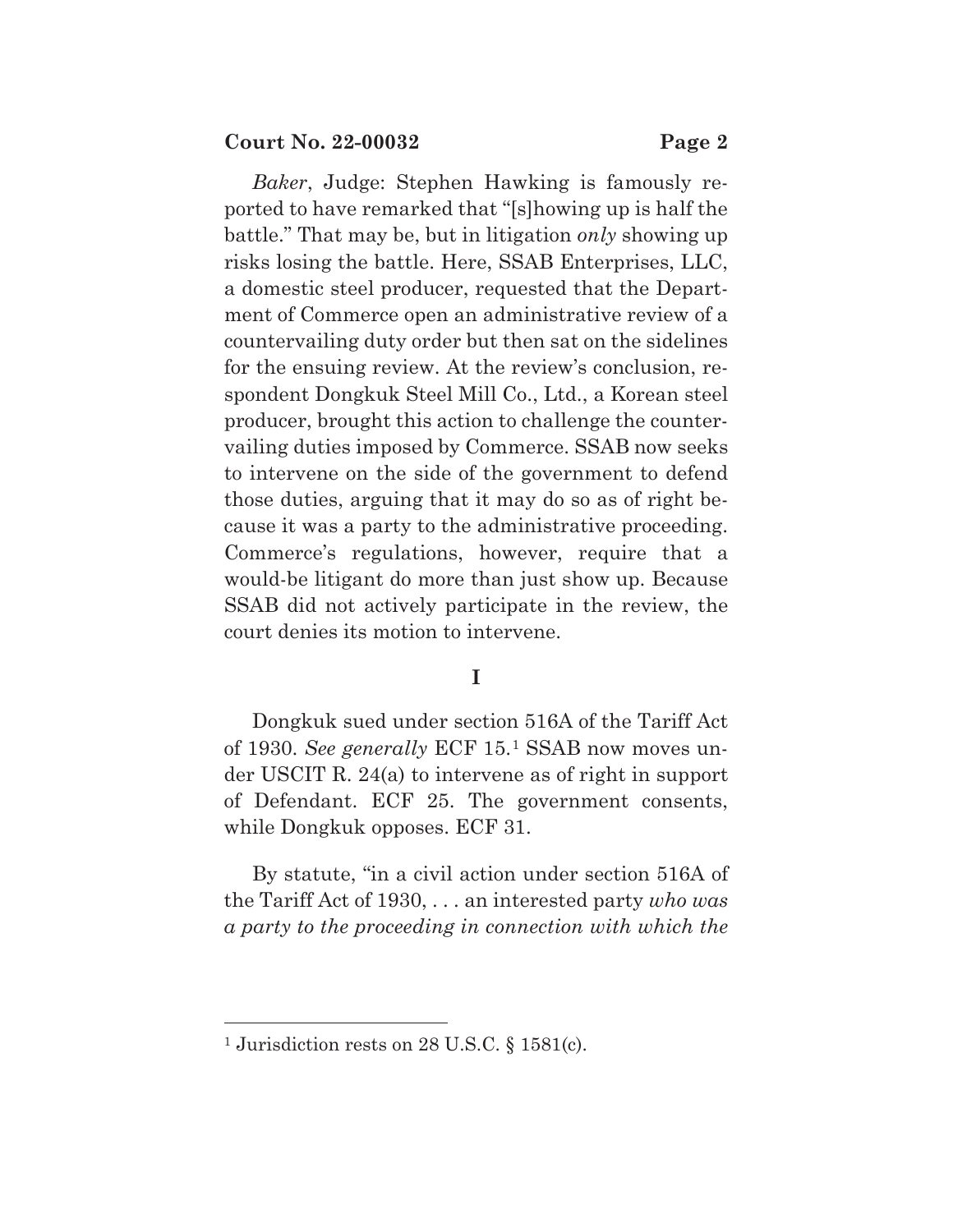*matter arose* may intervene . . . as a matter of right ...." 28 U.S.C.  $\S 2631(j)(1)(B)$  (emphasis added).

SSAB asserts that it can intervene as of right for these reasons:

The Applicant is a domestic producer of [steel plate] and *participated in the underlying administrative review*. Accordingly, the applicant is an interested party within the meaning of 19 U.S.C. § 1677(9)(C), and it has standing to appear and be heard as a party to the proceeding before this Court pursuant to 19 U.S.C. § 1516a(d) and may intervene as a matter of right pursuant to 28 U.S.C. § 2631(j)(1)(B).

ECF 25, ¶ 2 (emphasis added). Even though SSAB states that Dongkuk does not consent, *id*. ¶ 4, the former offers no further reasoning or argument in support of its opposed motion.

Dongkuk's response concedes SSAB's status as an "interested party" but disputes whether SSAB qualifies as a "party to the proceeding" before Commerce. Dongkuk argues that SSAB did not submit any "factual information or written argument" during the review and thus did not meaningfully participate. ECF 31, at 4–5. In support of that contention, Dongkuk attached all five of SSAB's administrative filings. *See id.* at 4 (describing exhibits).

## **II**

The question presented is whether SSAB was a "party to the proceeding in connection with which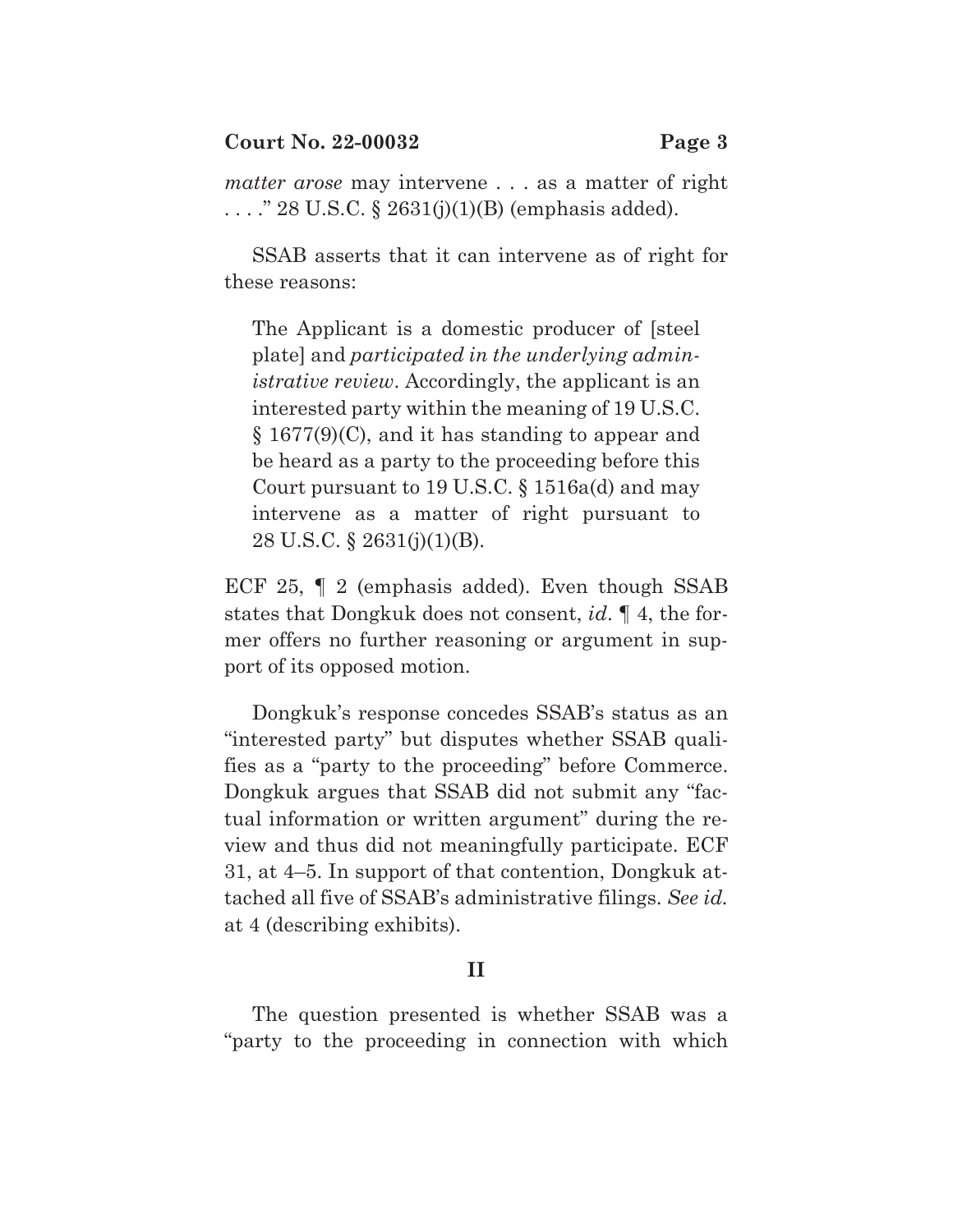[this] matter arose," as required by 28 U.S.C.  $\S 2631(j)(1)(B)$ . In the absence of any statutory definition, this court has looked to administrative definitions to determine that phrase's scope. *See, e.g.*, *Matsushita Elec. Indus. Co. v. United States*, 529 F. Supp. 664, 668 (CIT 1981) ("[T]he Court is not at liberty to give the term 'party' an expansive meaning, even if it were to deemphasize the I.T.C. rule  $\dots$ ."); *see also Nucor Corp. v. United States*, 516 F. Supp. 2d 1348, 1351 (CIT 2007) (citing Commerce's regulations absent any statutory definition).

The relevant Commerce regulation defines "[p]arty to the proceeding" as "any interested party that *actively participates*, through written submissions of *factual information* or *written argument*, in a segment of a proceeding." 19 C.F.R. § 351.102(b)(36) (emphasis added).2 The definition therefore requires "active" participation and allows a party to satisfy that requirement in either of two ways—submission of "factual information" *or* submission of "written argument." *See Sunpower Corp. v. United States*, 128 F. Supp. 3d 1333, 1339 (CIT 2015) ("There is no requirement that a party provide *both* factual information *and* legal argument.") (emphasis in original). "The addition of relevant information to an otherwise procedural filing changes the character of that filing to meaningful participation in the administrative proceeding." *Id.* Thus,

<sup>2 &</sup>quot;Participation in a prior segment of a proceeding" does "not confer . . . 'party to the proceeding' status in a subsequent segment." *Id*. Thus, any participation by SSAB in previous reviews of the applicable countervailing duty order is irrelevant here.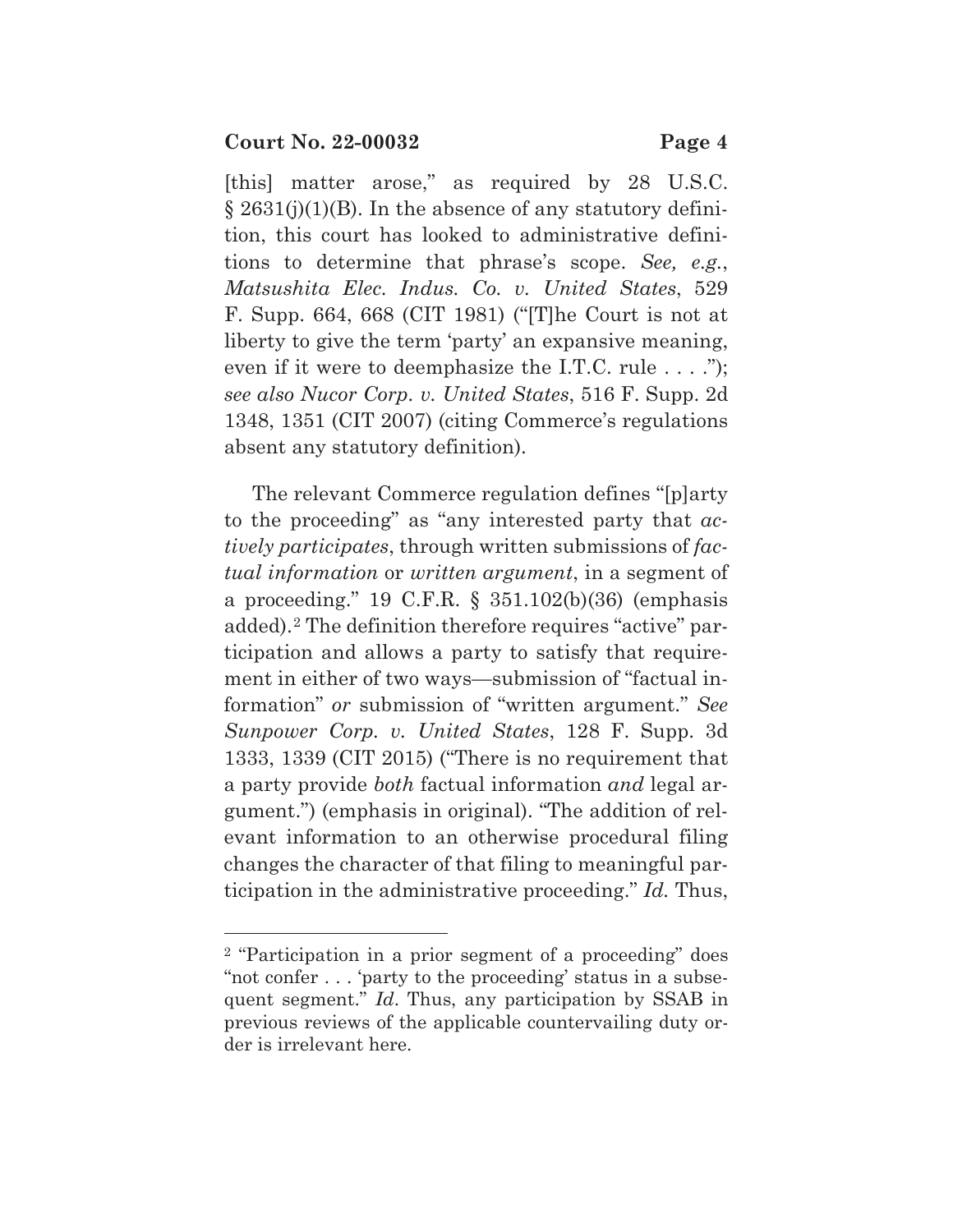"[t]hough the movant need not engage in extensive participation, the activity nevertheless 'must reasonably convey the separate status of a party' and 'be meaningful enough "to put Commerce on notice of a party's concerns." ' " *RHI Refractories Liaoning Co. v. United States*, 752 F. Supp. 2d 1377, 1380 (CIT 2011) (quoting *Laclede Steel Co. v. United States*, No. 96- 1029, 1996 WL 384010, at \*2 (Fed. Cir. July 8, 1996)).3

Dongkuk's response shows that SSAB's only filings before Commerce were its request for an administrative review, appearances of counsel, and requests to be placed on the service list. *See* ECF 31, Attachments 1– 5.

The procedural filings related to counsel's appearances and the service list are not "meaningful enough to put Commerce on notice of [SSAB's] concerns." *Laclede*, 1996 WL 384010, at \*2 (cleaned up). The sole question, then, is whether SSAB's request for a review amounted to "active[] participat[ion], through written submission[ ] of factual information or written

<sup>3</sup> *Nucor* explained this rule in terms of the need for consistency with the requirement of 28 U.S.C. § 2637(d) that "[i]n any civil action not specified in this section, the Court of International Trade shall, where appropriate, require the exhaustion of administrative remedies." *See Nucor*, 516 F. Supp. 2d at 1353 ("Thus, in the normal instance, with only narrow exceptions, a party challenging any aspect of a final Commerce determination first must have presented its arguments to Commerce for decision during the administrative proceeding."). The court noted that treating procedural filings as equivalent to "participation" in the proceeding "would so weaken the 'party to the proceeding' requirement as to render it practically meaningless." *Id.*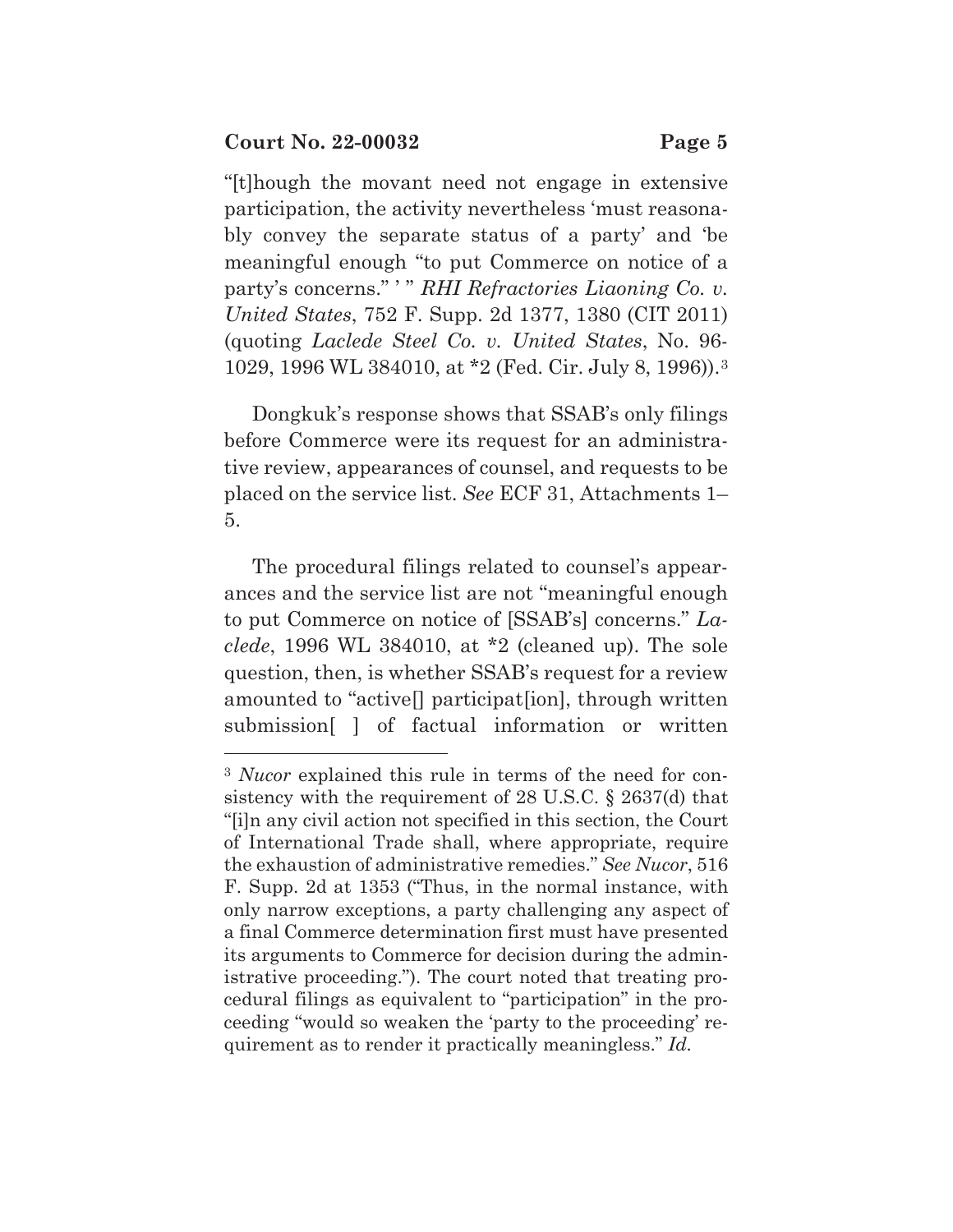argument, in a segment of a proceeding." 19 C.F.R. § 351.102(b)(36).

Commerce's regulations distinguish between "requests" for administrative reviews, "factual information," and "written argument." An interested party can "request" a review. *See* 19 C.F.R. § 351.221(b)(1) (describing how "[a]fter receipt of a timely *request* for a review . . . the [Department] will . . . publish in the Federal Register notice of initiation of the review") (emphasis added). "Before or after publication of notice of initiation of the review," Commerce will "send to appropriate interested parties or other persons . . . questionnaires requesting *factual information* for the review."  $Id. \S 351.221(b)(2)$  (emphasis added).<sup>4</sup> After conducting any verification of such factual information, *id.* § 351.221(b)(3) (citing 19 C.F.R. § 351.307) (referring to verification of "relevant factual information"), and issuing a preliminary determination, *id.* § 351.221(4), the Department will "invit[e] . . . *argument* consistent with § 351.309." *Id*. § 351.221(b)(4)(ii) (emphasis added).

Section 351.309 in turn provides that "*[w]ritten argument* may be submitted during the course of an

<sup>4</sup> *See also* 19 C.F.R. § 351.102(b)(21)(i), (ii), (iv), (v) (defining "factual information" as "[e]vidence, including statements of fact, documents, and data" submitted for specified reasons); *id.* § 351.102(b)(21)(iii) (defining "factual information" as "[p]ublicly available information submitted to value factors under  $\S$  351.408(c) or to measure the adequacy of renumeration under  $\S 351.511(a)(2)$ , or, [sic] to rebut, clarify, or correct such publicly available information submitted by any other interested party").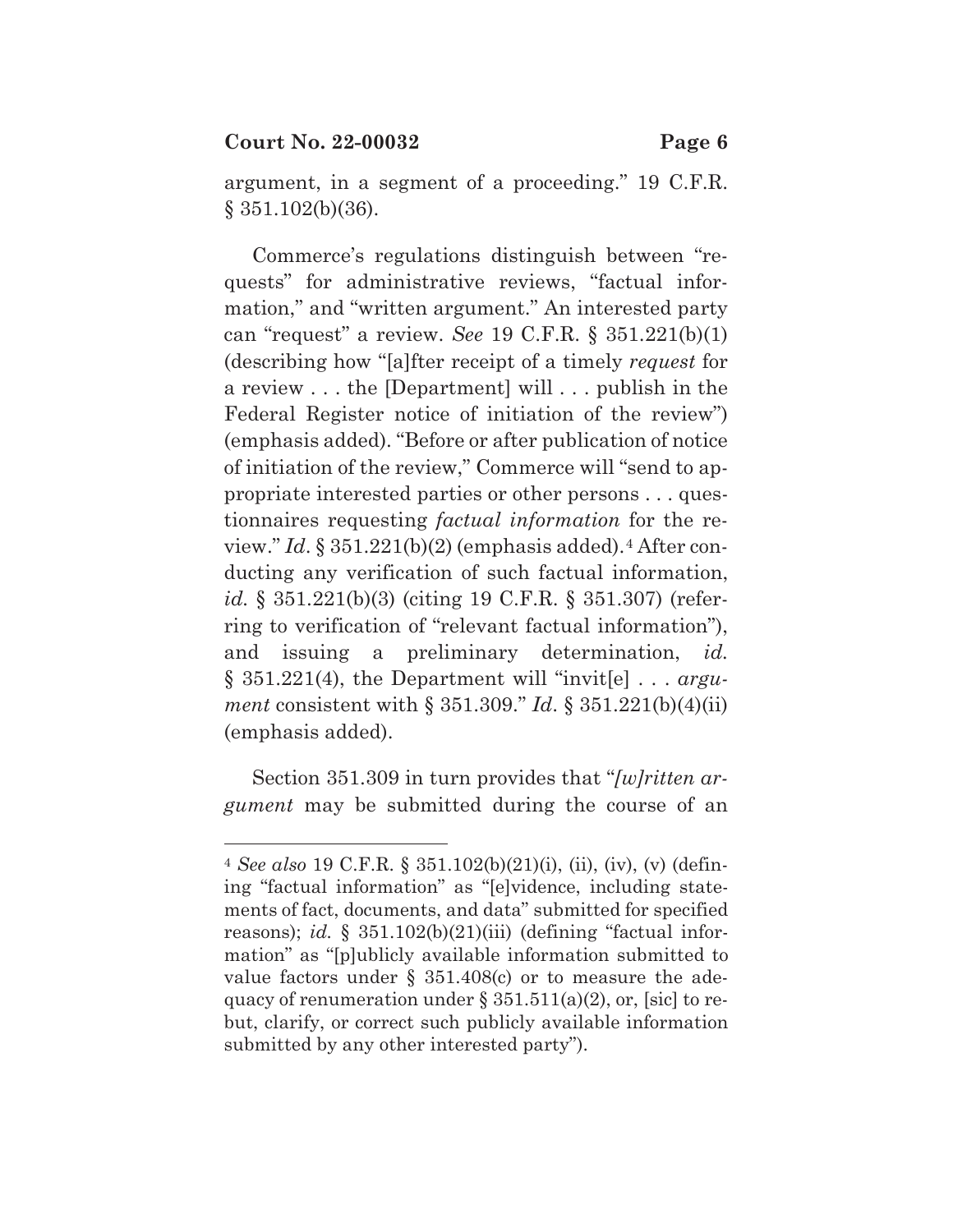antidumping or countervailing duty proceeding." 19 C.F.R. § 351.309(a) (emphasis added). In determining "the final results of an administrative review," Commerce "will consider written arguments in case or rebuttal briefs filed within the time limits in this section." *Id.* § 351.309(b)(1). The Department may also "request written argument on any issue from any person or U.S. Government agency at any time during a proceeding." *Id.* § 351.309(b)(2). Thus, "written argument" consists of briefing submitted to Commerce in connection with determining the final results of an administrative review or in response to a request from the Department.

Per Commerce's regulations, SSAB filed a "request" for an administrative review. It provided as follows:

On behalf of ArcelorMittal USA, LLC, Nucor Corporation, and SSAB Enterprises, LLC ("Petitioners"), we hereby request an administrative review of the above-captioned countervailing duty order, for the period January 1, 2019[,] through December 31, 2019. Petitioners are domestic producers of cut-to-length carbon-quality steel plate and are therefore a domestic interested party pursuant to 19 C.F.R. § 351.102(b)(17) and 19 U.S.C. § 1677(9)(C). We request this review pursuant to the Notice of Opportunity to Request Administrative Review published in the *Federal Register* on February 3, 2020.

This request is for the review of the countervailing duty order on cut-to-length carbon-quality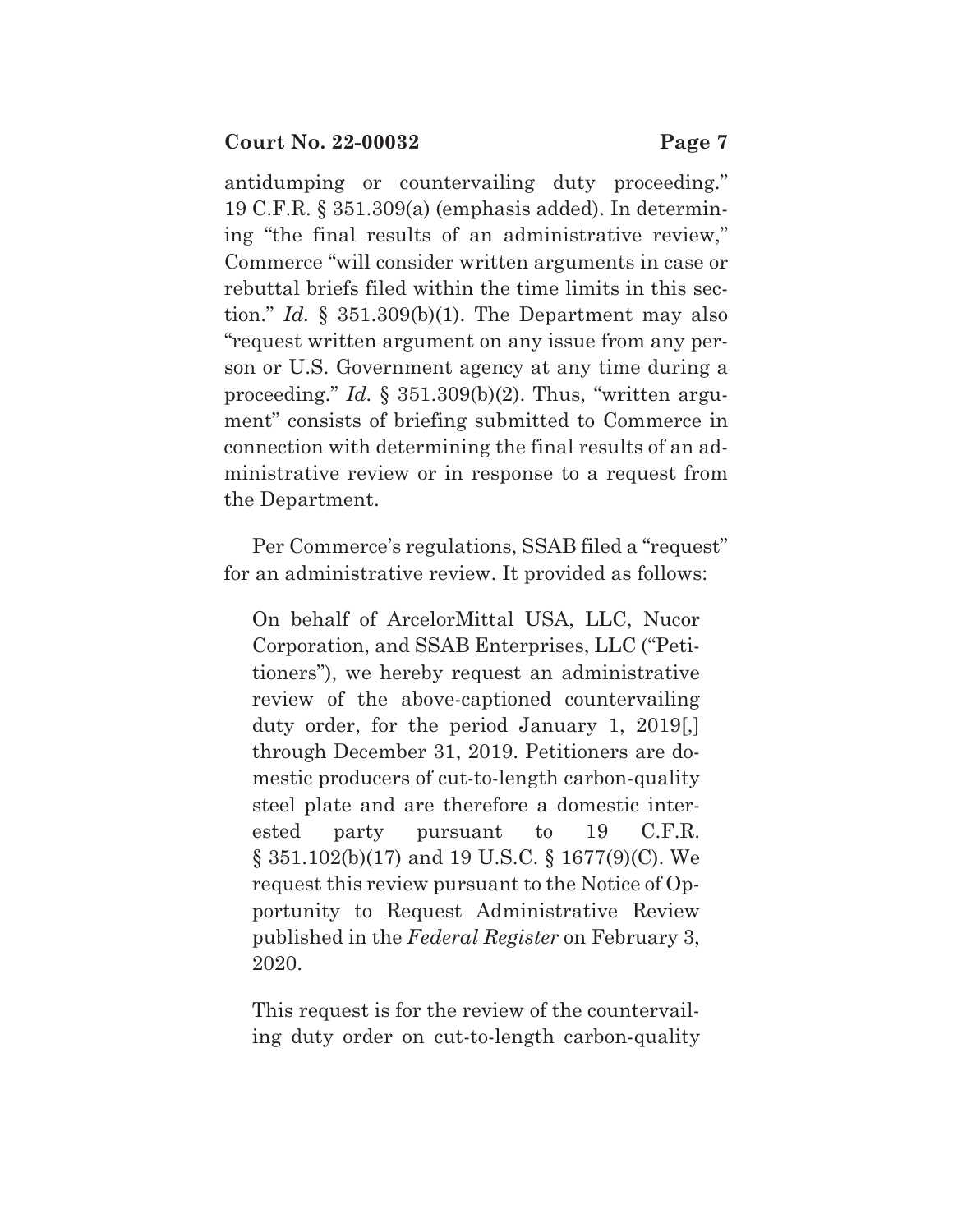steel plate produced or exported by BDP International, Dongkuk Steel Mill Co., Ltd., Hyundai Steel Co., Ltd., Sung Jin Steel Co., Ltd., or any of their affiliates, whether directly to the United States or indirectly through third countries. Petitioners request review of these entities because we believe that these producers and/or exporters received government subsidies during the period of review, and that any estimated cash deposits being collected on imports of subject merchandise from these manufacturers or exporters understate the degree of subsidization that occurred during the period of review.

ECF 31, Attachment 1, at 1–2 (footnotes omitted). The bare-bones request contained no further information or attachments.

SSAB's request did not include any "written argument" within the meaning of Commerce's regulations because it was not submitted in connection with the Department's determination of final results or in response to a request from Commerce. *See* 19 C.F.R. § 351.309(b).

Nor did SSAB's request include any "factual information" within the meaning of the Department's regulations. *See, e.g.*, 19 C.F.R. § 351.102(b)(21)(ii) (defining "factual information" as "[e]vidence, including statements of fact, documents, and data submitted either *in support of allegations*, or, [sic] to rebut, clarify, or correct such evidence submitted by any other interested party") (emphasis added). At most, the request contains an allegation that Dongkuk and others